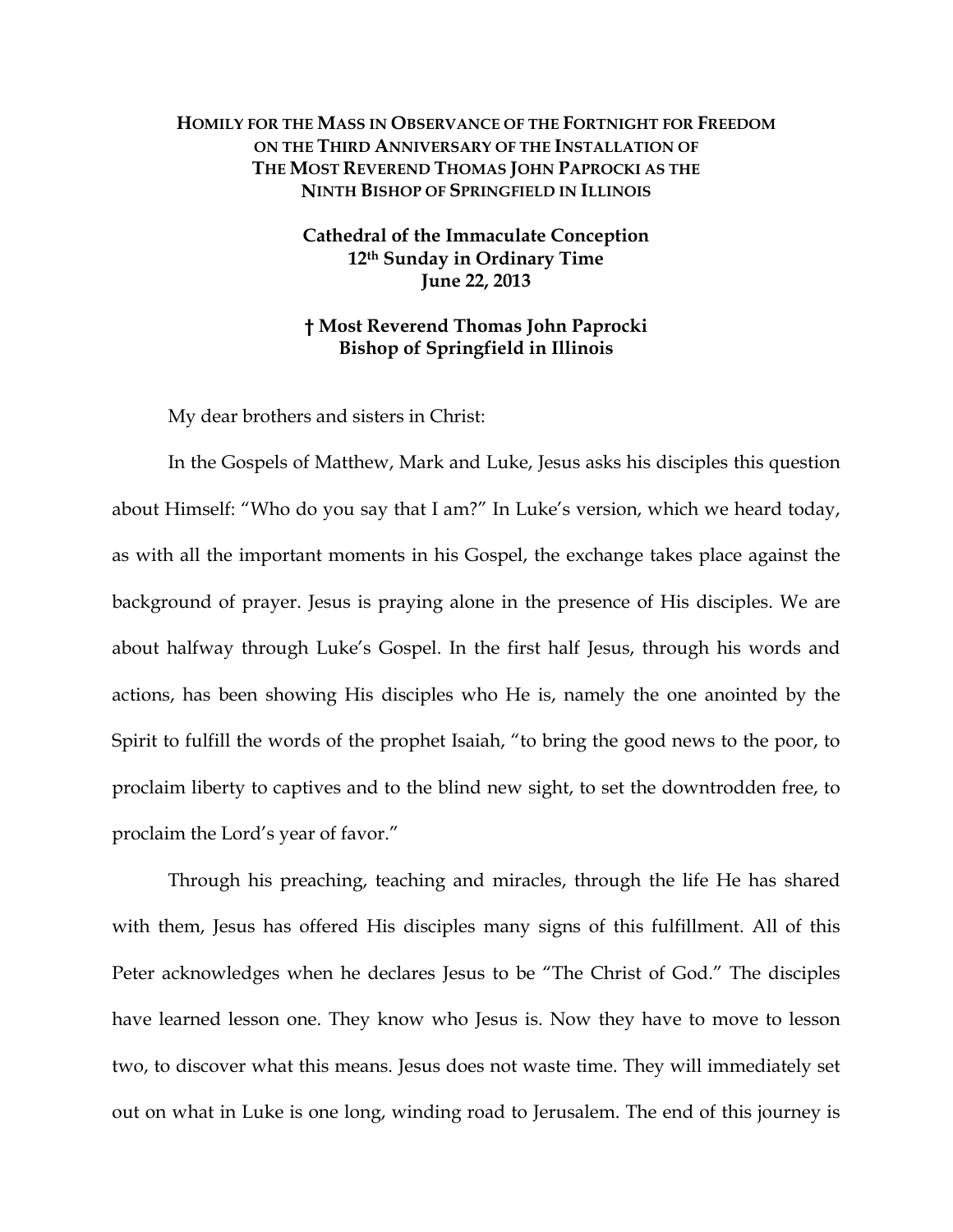suffering, death – and resurrection on the third day. The journey to this end will allow the disciples to learn more about what we may call, "the cost of their discipleship," that to continue following Christ will mean the same demands will be made of them.

In today's first reading from the Prophet Zechariah, we heard the words of the Lord saying, "I will pour out on the house of David and on the inhabitants of Jerusalem a spirit of grace and petition" (Zechariah 12:10). Often we approach prayer as a last resort. When we have exhausted all human efforts, we turn to the divine for solace, relief, and remedy. But that is to misunderstand prayer; for recourse to prayer ought not to be a final, desperate plea to the Almighty, but instead, ought to be infused into every moment of our lives – continual opportunities to offer thanksgiving, praise, and petition.

Like us, our ancestors petitioned the Lord – frequently and for almost everything imaginable. The Scriptures record prayers for wisdom, mercy, physical healing, children, strength, and good weather. Certainly the Lord never grows tired of our petitions. The Prophet Zechariah tells us that prayer itself is a gift from God; that the Lord will grant to his people "a spirit of grace and petition." For even our desire to pray, our ability to raise our hearts and minds to God, is itself a gift from Him.

Today we exercise that divine gift by continuing our prayers for religious freedom. The U.S. Bishops have declared a Fortnight for Freedom, asking Catholics to engage in a "great hymn of prayer for our country" and a "national campaign of teaching and witness for religious liberty."1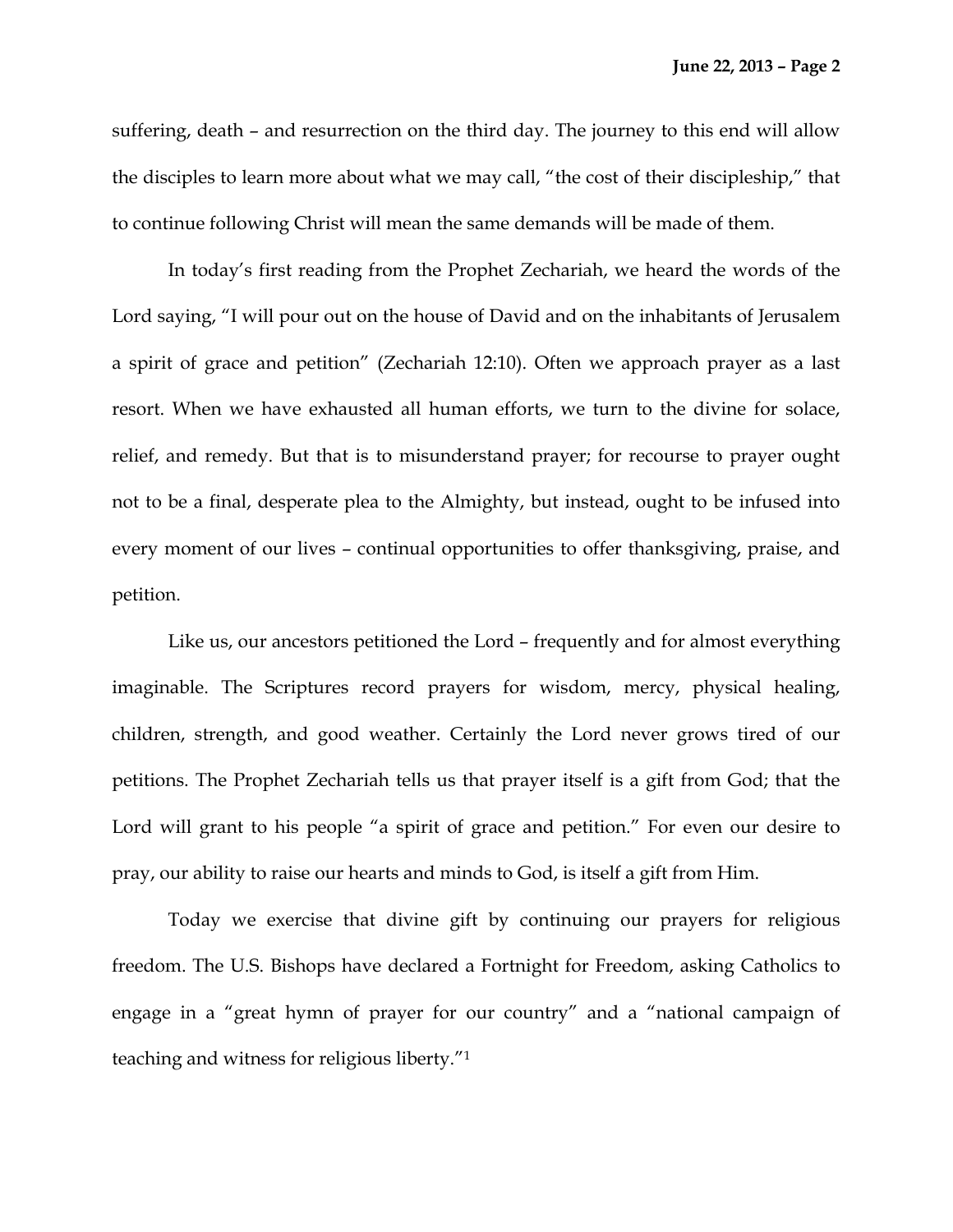Fittingly, this period of special petition will last until the Fourth of July, the day we celebrate as a nation all our liberties. The significance of this fortnight as an appropriate time to pray for religious liberty can be seen simply by looking at the liturgical calendar for this two-week period:

- Today, June 22<sup>nd</sup>, marks the memorial of two British martyrs who refused to take the Oath of Supremacy, which purported to make the King head of the Church in England instead of the Pope. The reason for the King's action was the Pope's refusal to grant an annulment of the King's marriage. When King Henry VIII decided to annul his marriage to Queen Catherine of Aragon, Bishop John Fisher appeared in court on her behalf, where he declared that, like John the Baptist, he was ready to die on behalf of the indissolubility of marriage. Sir Thomas More, who had resigned as the King's Chancellor, and Bishop John Fisher had remained faithful to the Church. For this they were both beheaded.
- June 24<sup>th</sup> is the Solemnity of the birth of St. John the Baptist, who was beheaded by King Herod for telling the King that it was wrong for him to have divorced his wife so he could marry his brother's wife (cf. Leviticus 18:16 and 20:21; Matthew 14:1-12; Mark 6:14-29; Luke 9:7-9).
- June  $28<sup>th</sup>$  is the Memorial of St. Irenaeus, bishop and martyr, who gave his life defending the fullness of the Christian faith. His greatest work is "Against Heresies." As a bishop, he understood that he held a particular charism and responsibility to witness to the fullness of truth.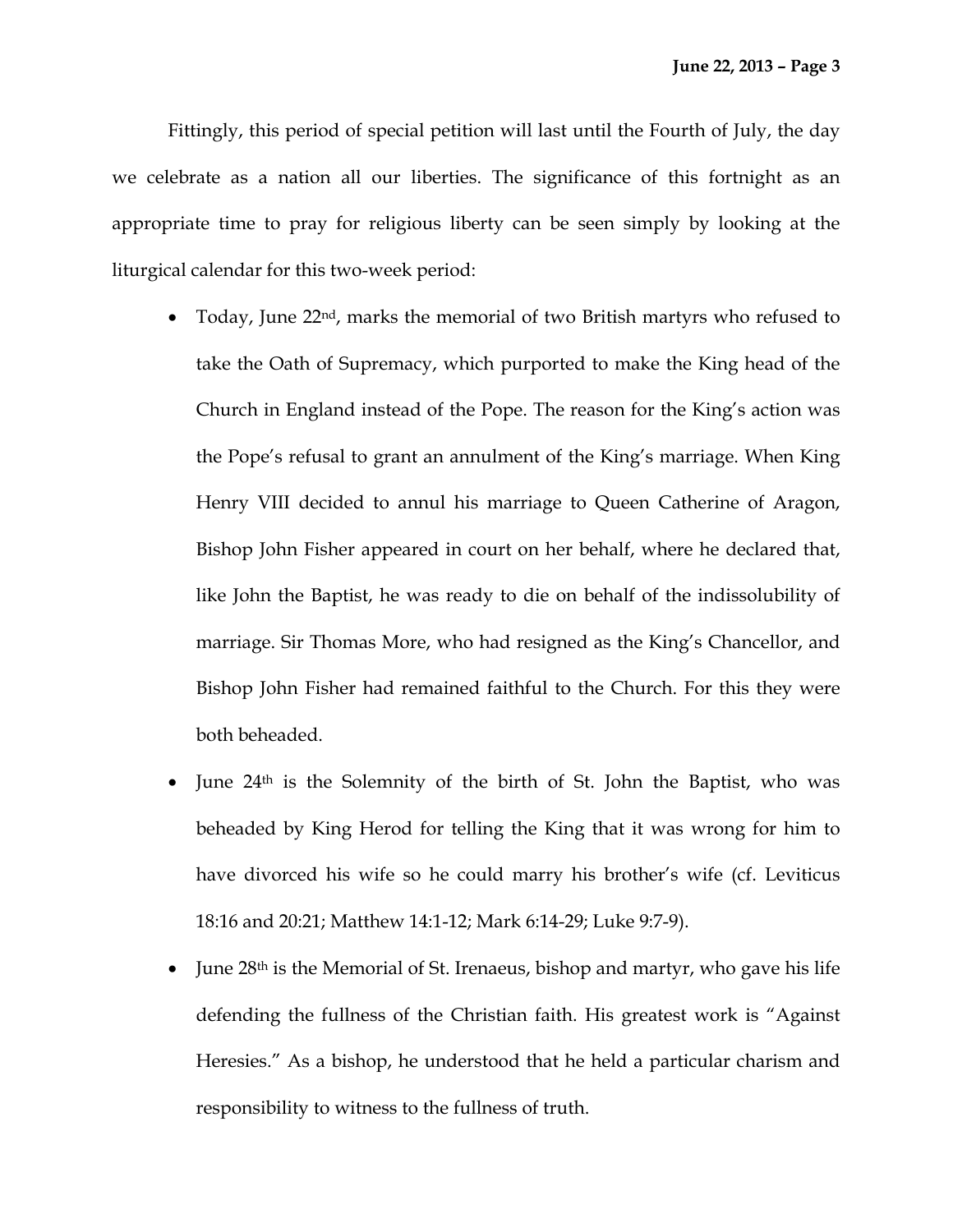- June 29th is the Solemnity of Saints Peter and Paul, both of whom died as martyrs in Rome, during the persecution of the Emperor Nero, for their public witness of faith in Jesus Christ.
- June 30th is the memorial of the First Martyrs of the Church of Rome, honoring those many Christian who were tortured, crucified, and burned alive in 64 A.D. in Nero's gardens on the Vatican Hill.
- July 3<sup>rd</sup> is the Feast of Saint Thomas the Apostle, who evangelized Syria, Persia and India. He also died as a martyr for the faith.
- There are other saints' feast days during the fortnight who were not martyrs, but who nevertheless bore great witness to the Christian faith:
	- o June 21st is the Memorial of St. Aloysius Gonzaga, who cared for the sick during a plague until he contracted the disease and died from it himself. Technically this means that he was not a martyr, but he did give his life as a consequence of living out his Christian beliefs.
	- o June 26th is the Feast of St. Josemaría Escrivá, the Founder of Opus Dei, who taught that God calls us to lead a holy life in ordinary things, not just in church, but also in our work and our family and social life.
	- o June 27th is the Memorial of St. Cyril of Alexandria, bishop and doctor, who wrote treatises that clarified the doctrines of the Trinity and the Incarnation. By doing so, he helped prevent heresies from taking root in the Christian community. He was the most brilliant theologian of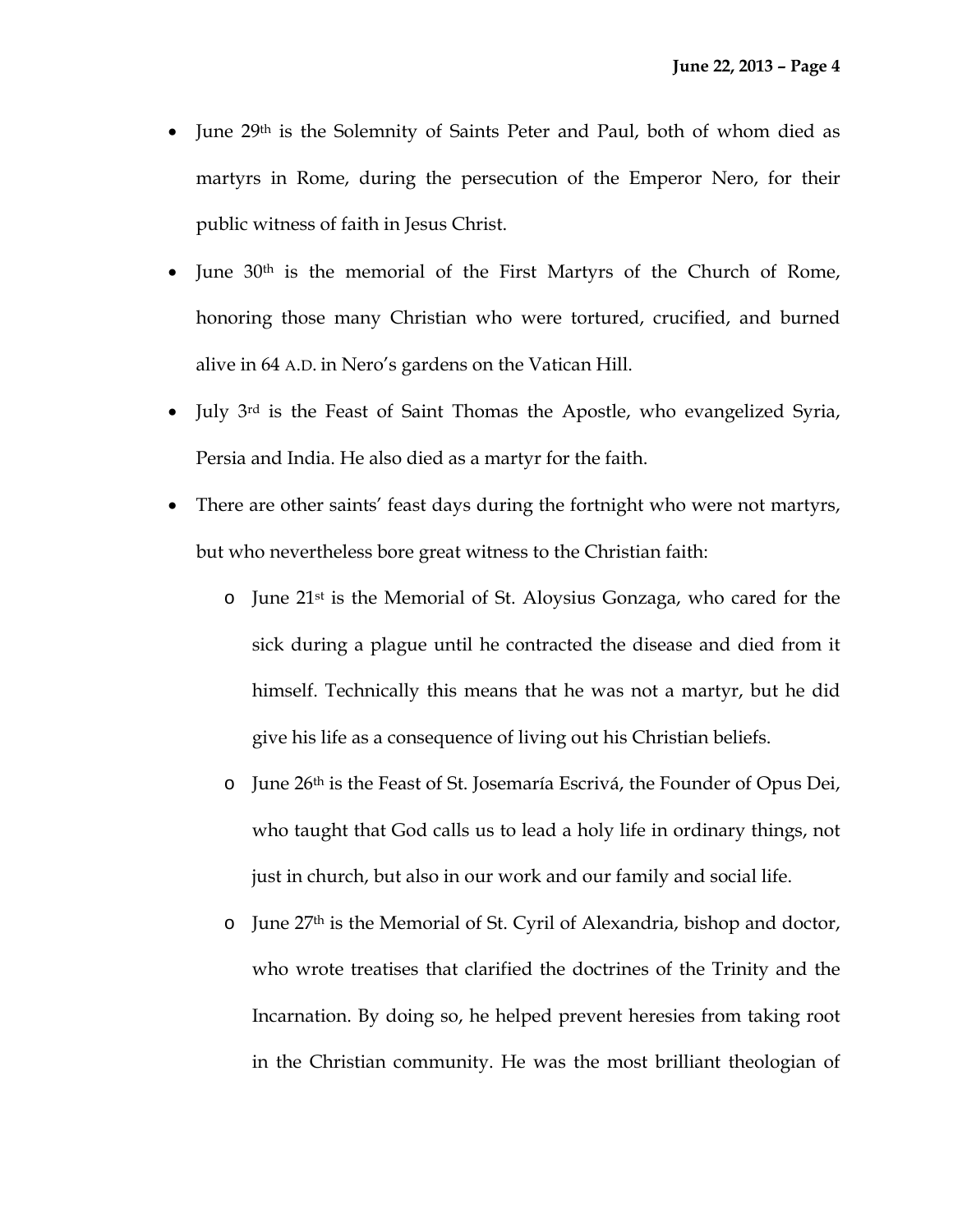the Alexandrian tradition. His writings are characterized by accurate thinking, precise exposition, and great reasoning skills.

 All of these commemorations of courageous witnesses of faith will culminate on the Fourth of July, which of course is not an ecclesiastical holyday, but a civic holiday. Nevertheless, the *Roman Missal* for the United States does provide liturgical texts for Independence Day. The Collect for Independence Day will provide a very fitting culmination to our Fortnight for Freedom: "God of justice, Father of truth, who guide creation in wisdom and goodness to fulfillment in Christ your Son, open our hearts to the truth of his Gospel, that your peace may rule in our hearts and your justice guide our lives."

 This prayer helps to put this fortnight in its proper perspective, praying for justice, truth, wisdom, goodness and peace. I said at the outset that the Fortnight for Freedom was not about Bishops organizing public rallies, protests and demonstrations. However, that does not mean that the beneficial effects of our prayers should not go beyond the walls of our churches. Again, the new translation of the *Roman Missal* makes clear that the Communion we share in the Eucharist is to have an effect in our lives, as the dismissal at Mass proclaims, "Go in peace, glorifying the Lord by your life."

 The bishops have called us to participate in this two-week period of prayer and action to address the many current challenges to religious freedom, including the August 1<sup>st</sup> deadline to comply with the mandate of the Department of Health and Human Services for certain categories of employers, including many Church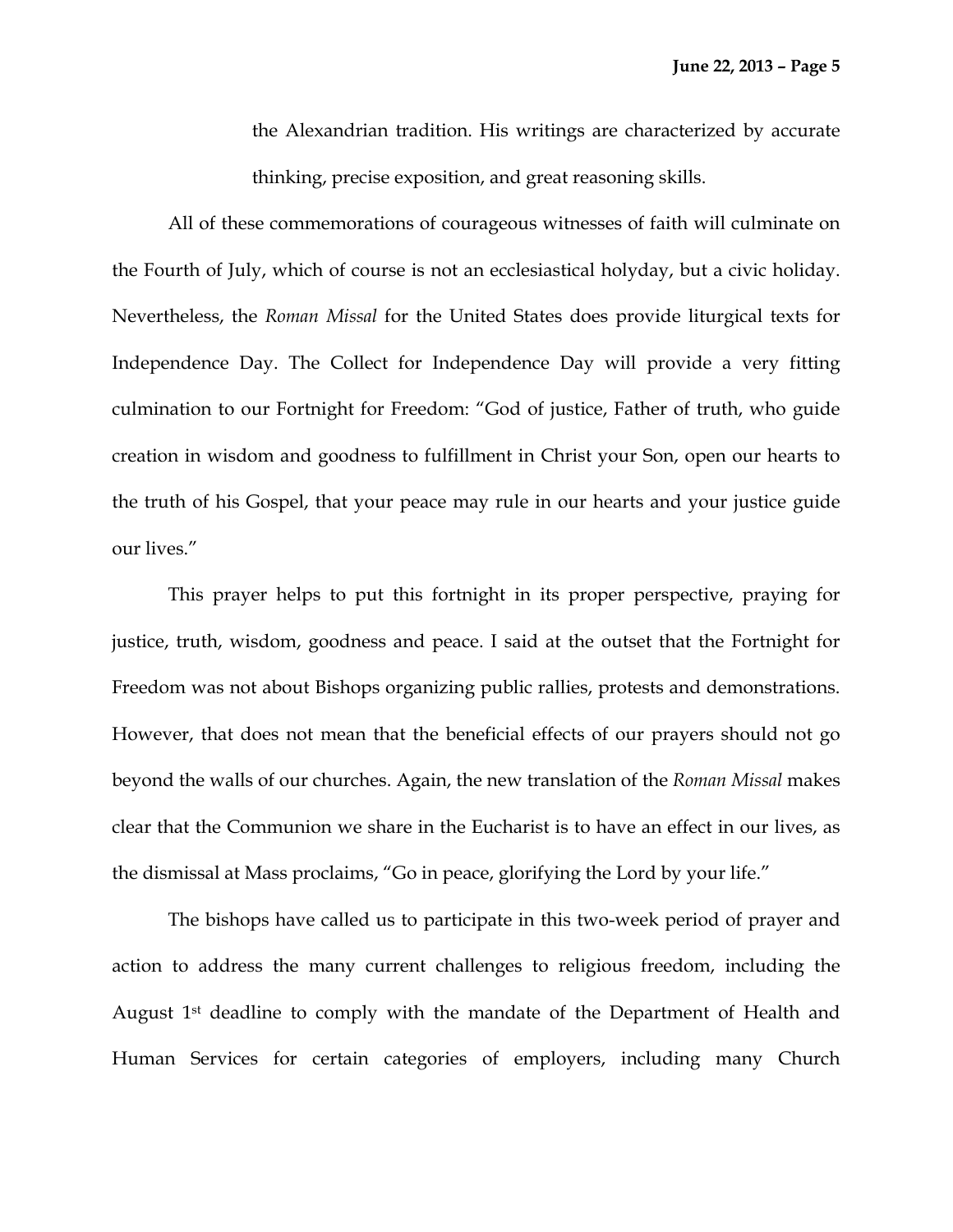institutions, to provide or facilitate health insurance for contraception, sterilization, and abortion-inducing drugs.

For more than a year, the bishops, Catholic citizens, and religious leaders of various faiths have attempted to work with the government to secure an exemption from the mandate. Unfortunately, the government has been unwilling to provide an exemption for the vast majority of faith-based organizations, including Catholic hospitals, universities, and charitable organizations. Many private employers who have objections to providing these morally problematic services have gone to court to assert their rights to the free exercise of their religious beliefs under the First Amendment of the United States Constitution. So far, in 20 out of 27 of these cases, judges have granted preliminary injunctions barring the government from enforcing the HHS mandate against them. These are not final decisions, but the preliminary injunctions are encouraging signs of hope for the protection of religious liberty.

In addition to the mandate, there are other threats to religious freedom: proposed laws which prohibit the Church from offering spiritual and charitable assistance to undocumented immigrants; new laws that have effectively closed Church-run adoption agencies and foster care services in Boston, San Francisco, Washington, D.C., and right here in Illinois, and an expected Supreme Court decision that may be announced this coming week that may attempt to redefine marriage in U.S. law.

In the face of these serious threats to religious liberty, the Church cannot be silent, nor can it cease to beg the Lord for a restoration of our rights. The Scriptures continually exhort us to prayer and petition for all our needs. Jesus tells us, "Ask and it